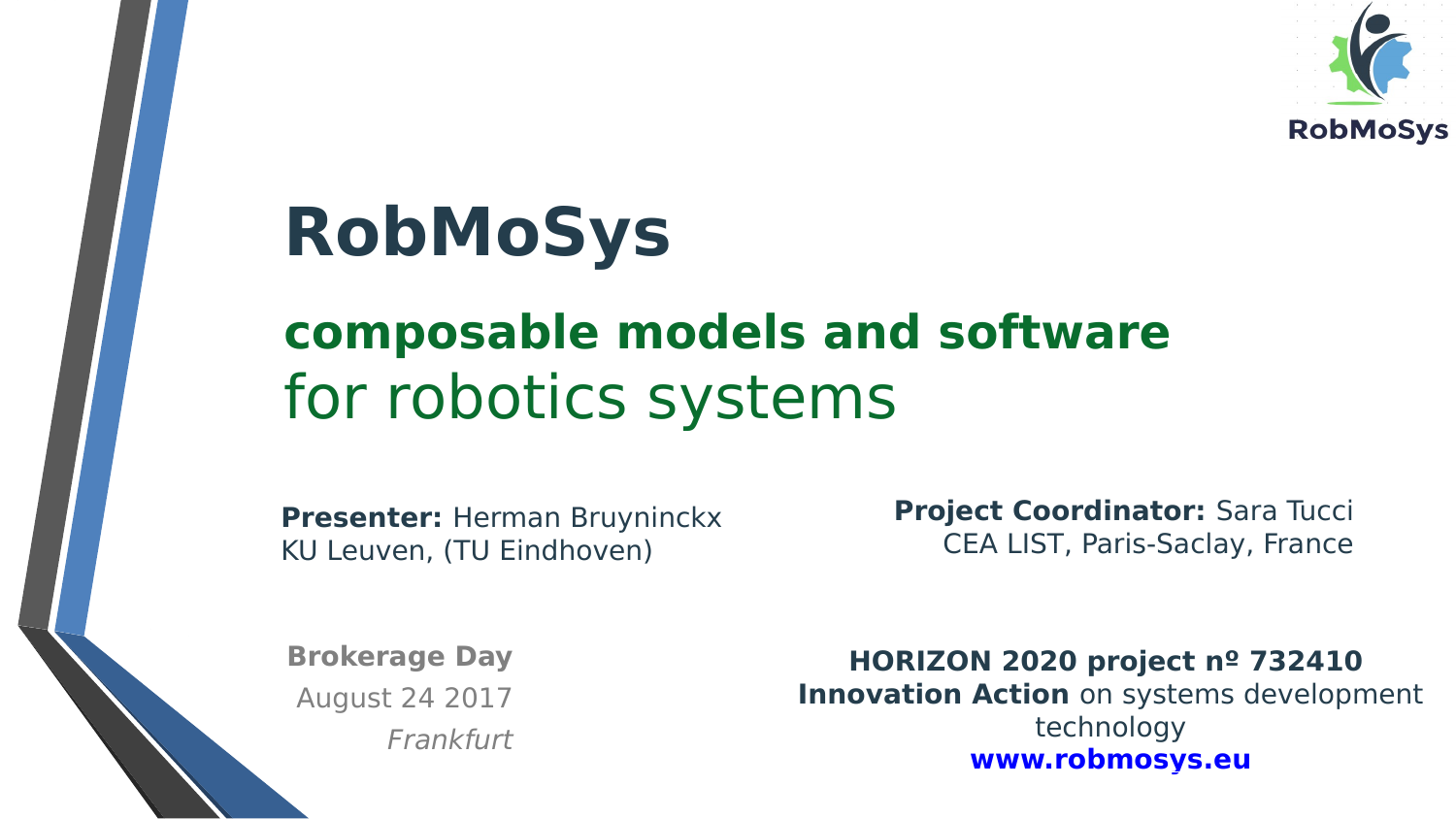# The project ID



- **RobMoSys**: Composable Models and Software for Robotic Systems
- In response to **H2020** Project ICT-26- TOPIC : System abilities, development and pilot installations
- SubTopic c: **Innovation Action** on systems development technology. The "**System development tools**" sub-call
- **Start Date 01/01/2017**
- **End Date 31/12/2020**
- **Duration 4 Years**
- **Budget €8M,** where **€4M for Open Calls**
- **Web Site<http://robmosys.eu/>**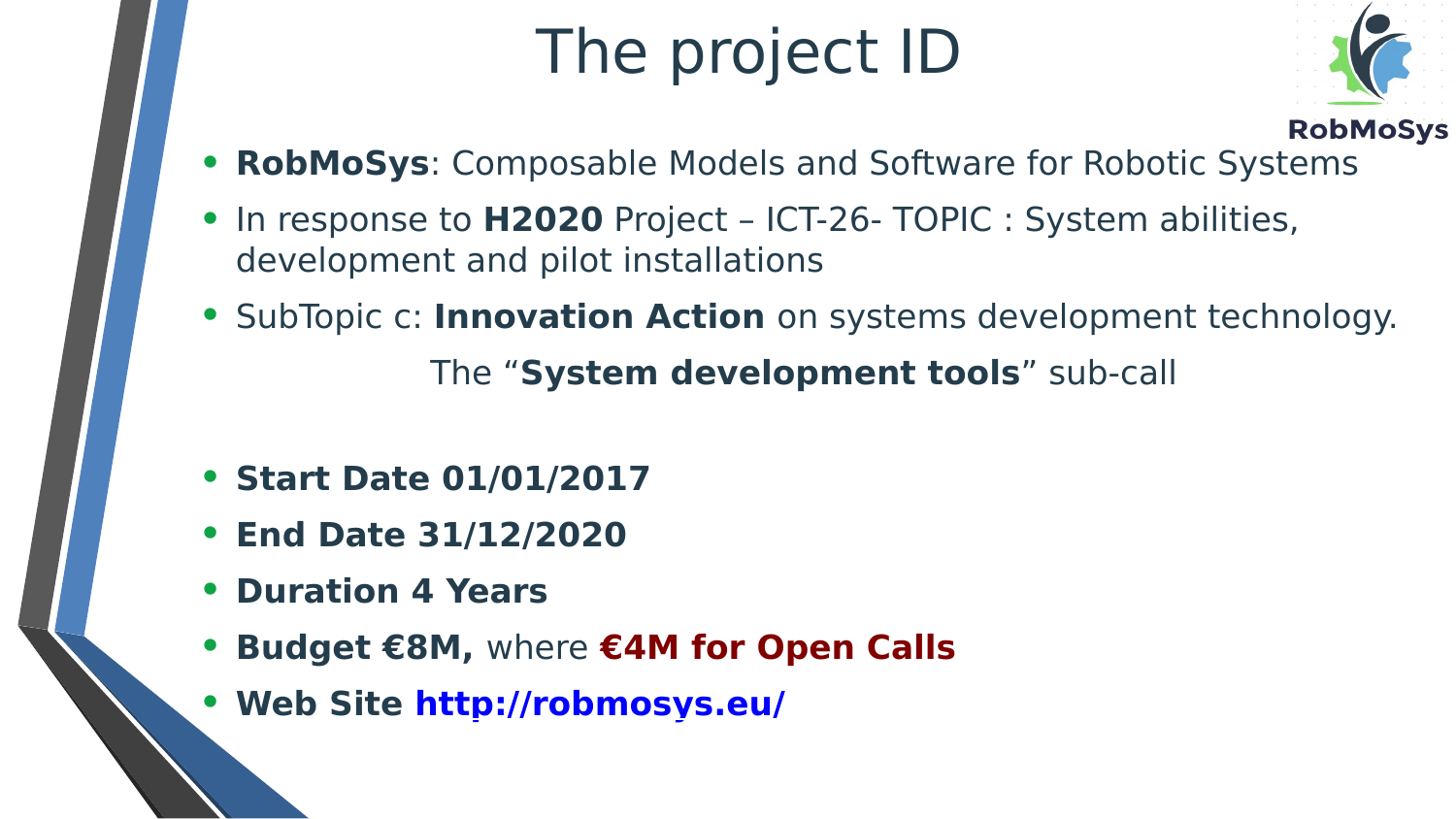## AMBITION



**RobMoSys** will coordinate the whole community's best and consorted efforts to realize **a step-change towards an industry-grade software development European ecosystem** 

- open
- sustainable
- industrial quality

**RobMoSys** part of the effort on **Digital Industrial Platforms for Robotics (with ROSIN)**

















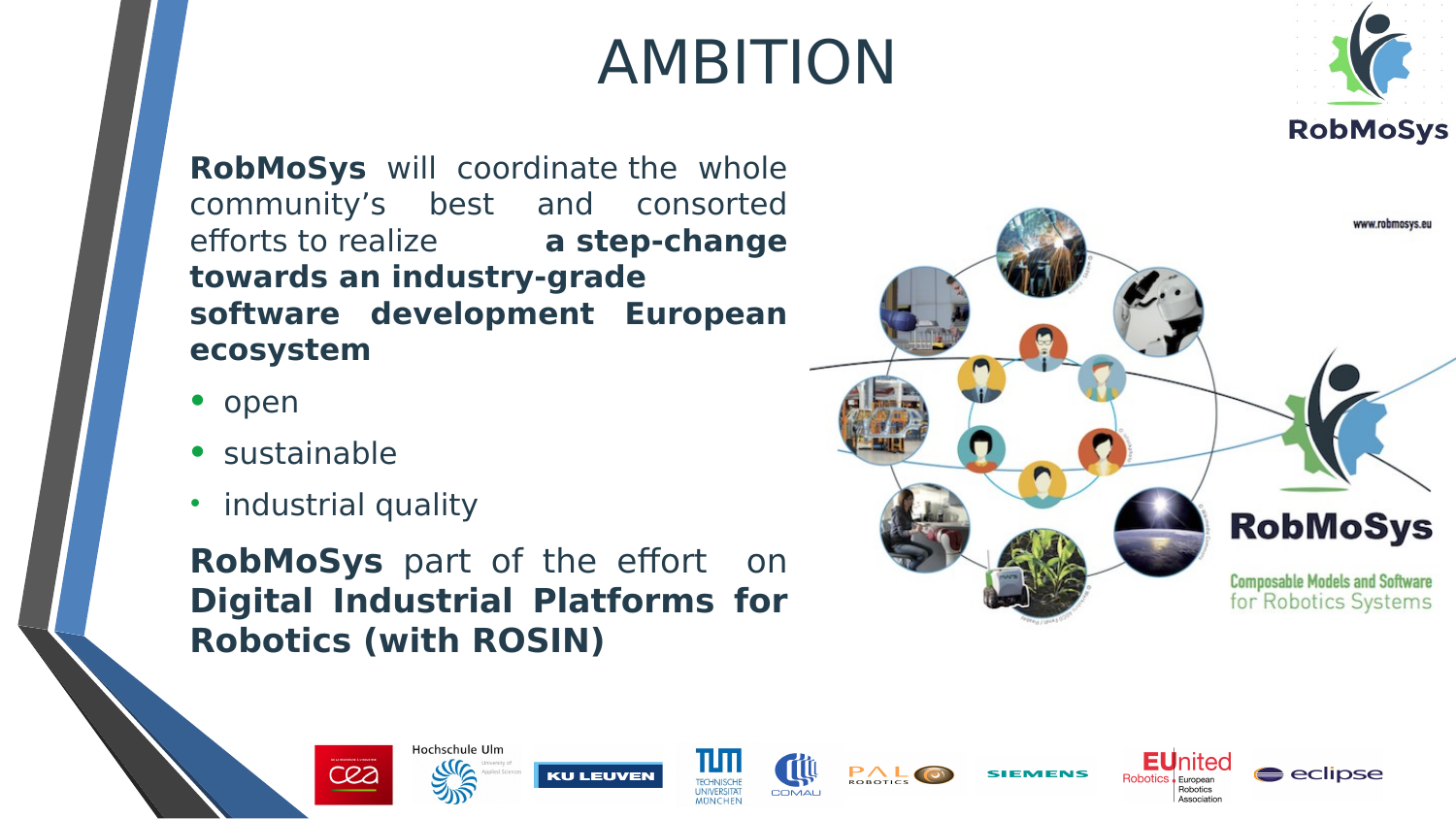## APPROACH



### **Model-driven engineering**:

- formalisation & abstraction
- to give **meaning** to software
- to **structure** that meaning
- in **hierarchies** that are not hiding complexity but **dealing** with it, head on

















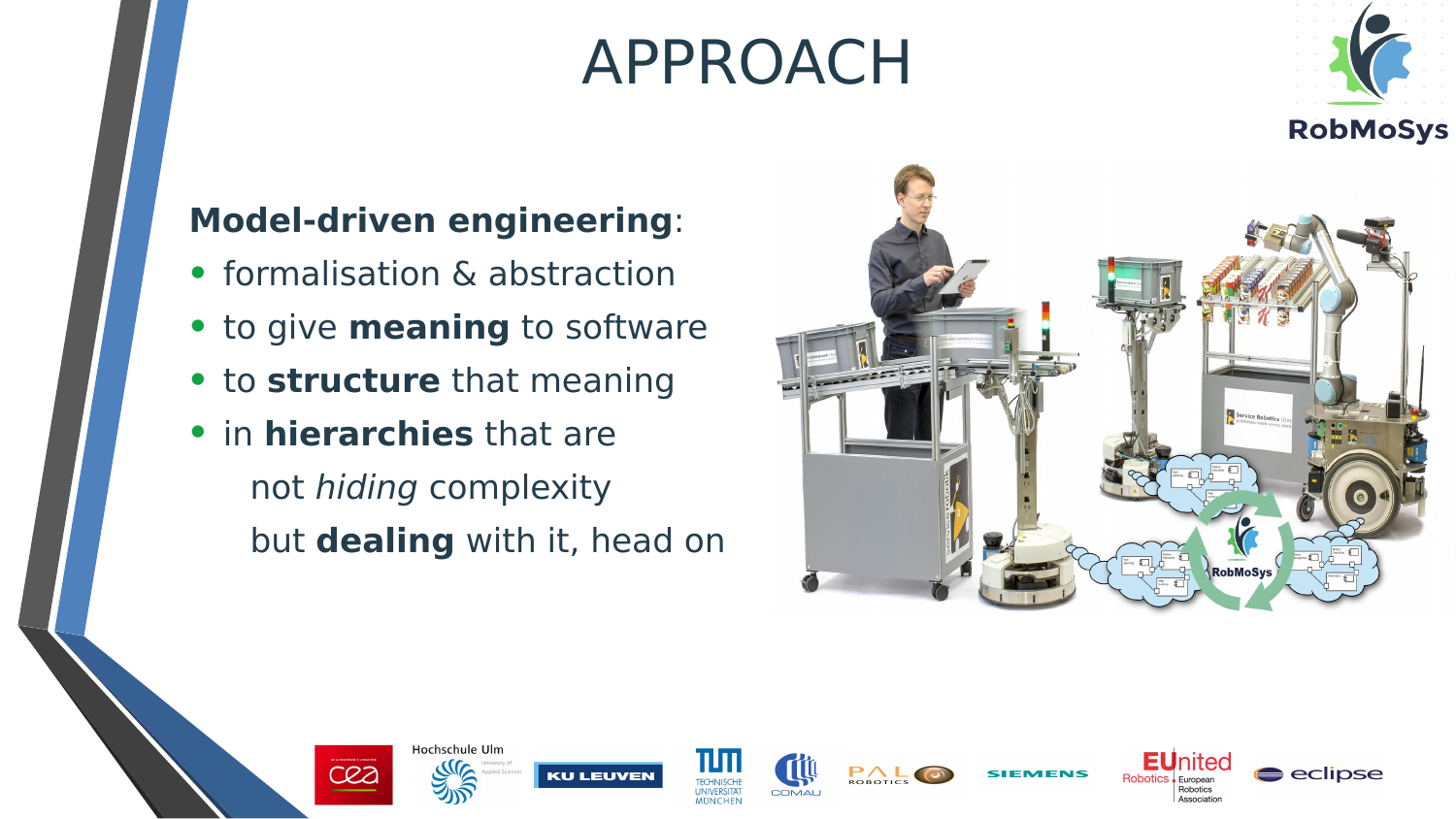## APPROACH (2)



#### **Models + tools + software**:

- always **together**
- focus on **platform** and **composition**: the capabilities that every robot system must offer, in a granularity that any application can reuse
- tooling for **correct-by-construction** composition and code generation
- **open-source models, software and tools**

### **We do not want as many reusable components as possible, but as little duplication as needed**











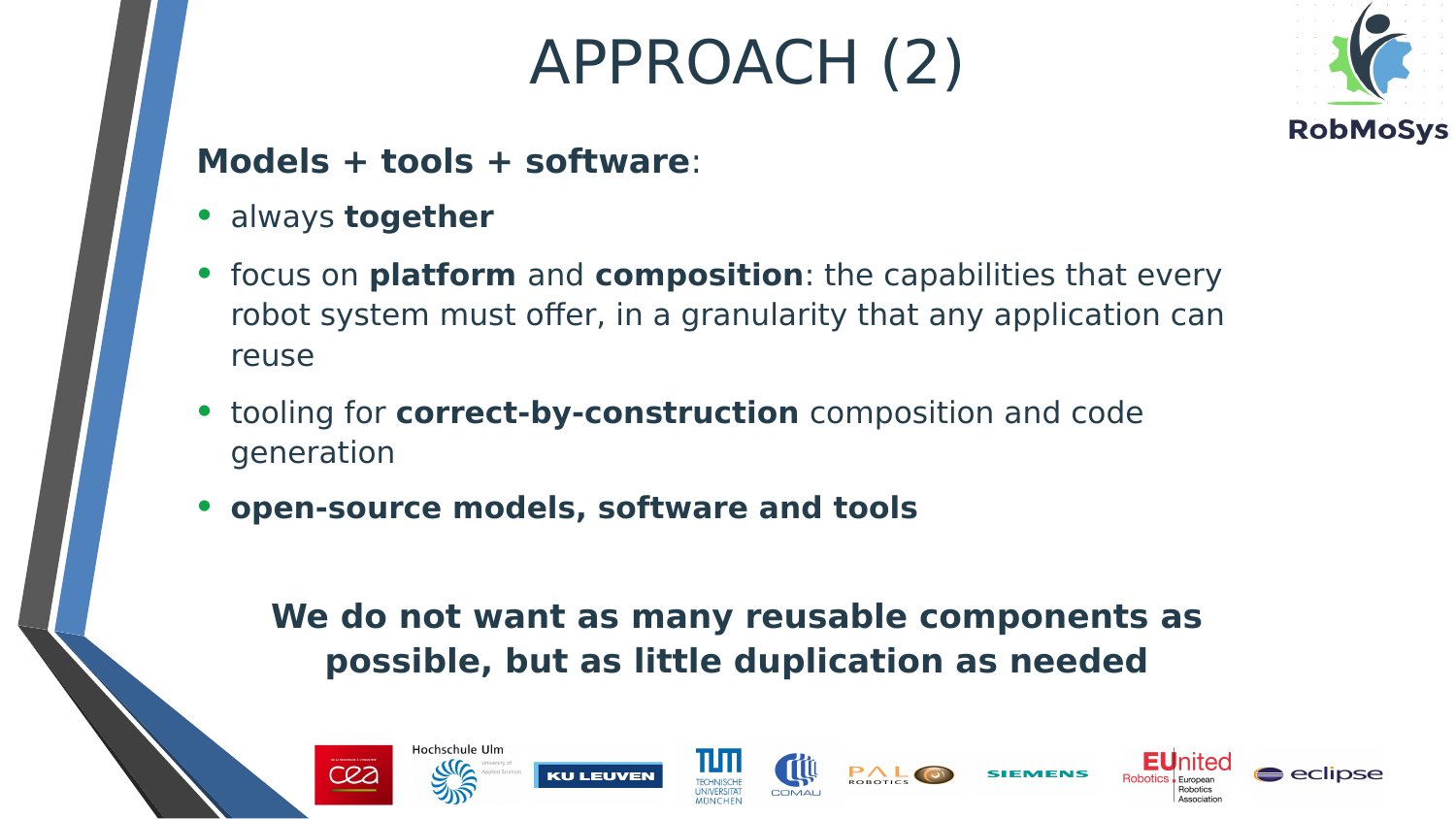## APPROACH (3)



### **Ambition of creating models**:

- **short term**: harmonize semantic interpretation between human developers
- **medium term:** formal enough to support model-to-X tooling
- **long term**: ontological enough to let robots reconfigure themselves and explain their actions; mature enough to support certification















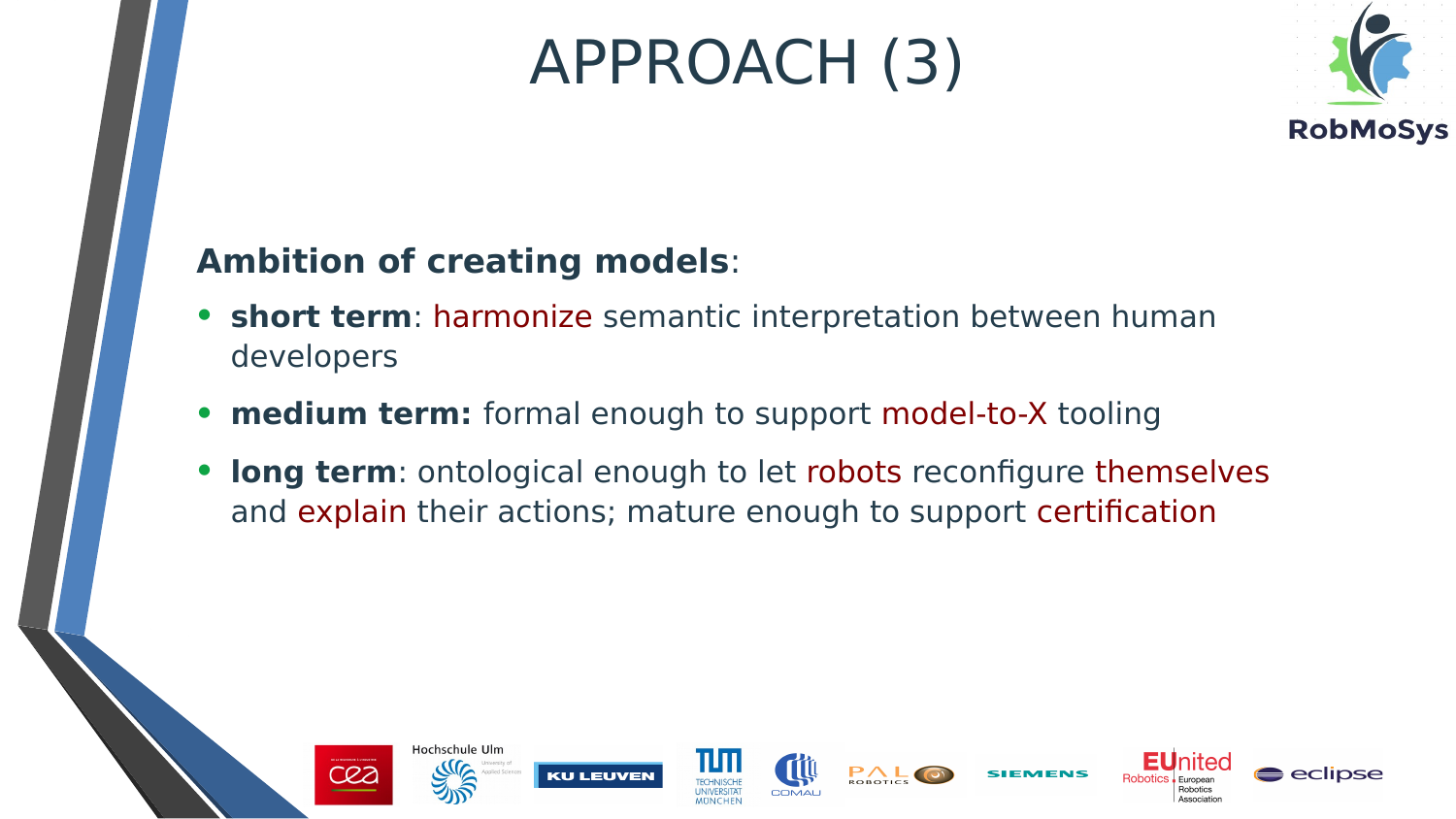# Role of Consortium



- **map the platform**: define scope, and model the "big picture"
- **meta meta models:** Block-Port-Connector, composition patterns, stack hierarchies, property graphs, Entity-Relation-Constraint,...
- **less is more**: work with projects to minimize duplication and maximize synergies
- **kickstart software and tooling**: we've done some things wrong so many times ourselves already that we now can provide valuable contributions, in selected areas
- **organize inter-project workshops**: to optimize stakeholders' efforts
- **pro-active synergies with other projects**: ROSIN, I-MECH,...







AU FIVE





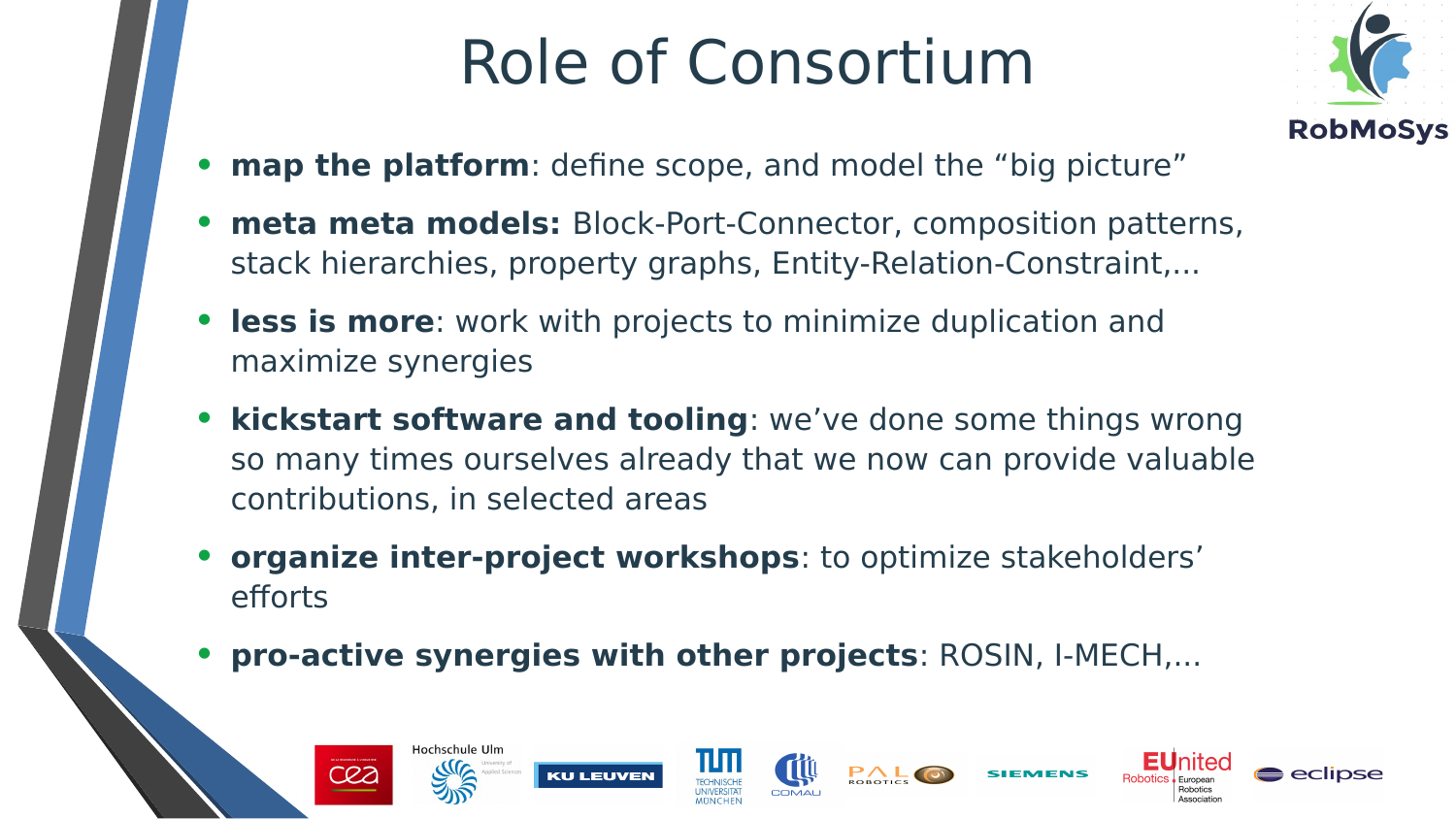# Role of Projects



### • **fill in the platform!**

- **meta models:** domain-specific languages with robotics-centric semantics
- **less is more**: work with consortium to minimize duplication and maximize synergies + focus, focus, focus
- **realise software and tooling**: you have some unique expertise, and a stellar multi-domain team
- **participate to inter-project workshops:** all models of all projects + RobMoSys consortium must be composable
- **improve our Wiki "book"**

**CO3**